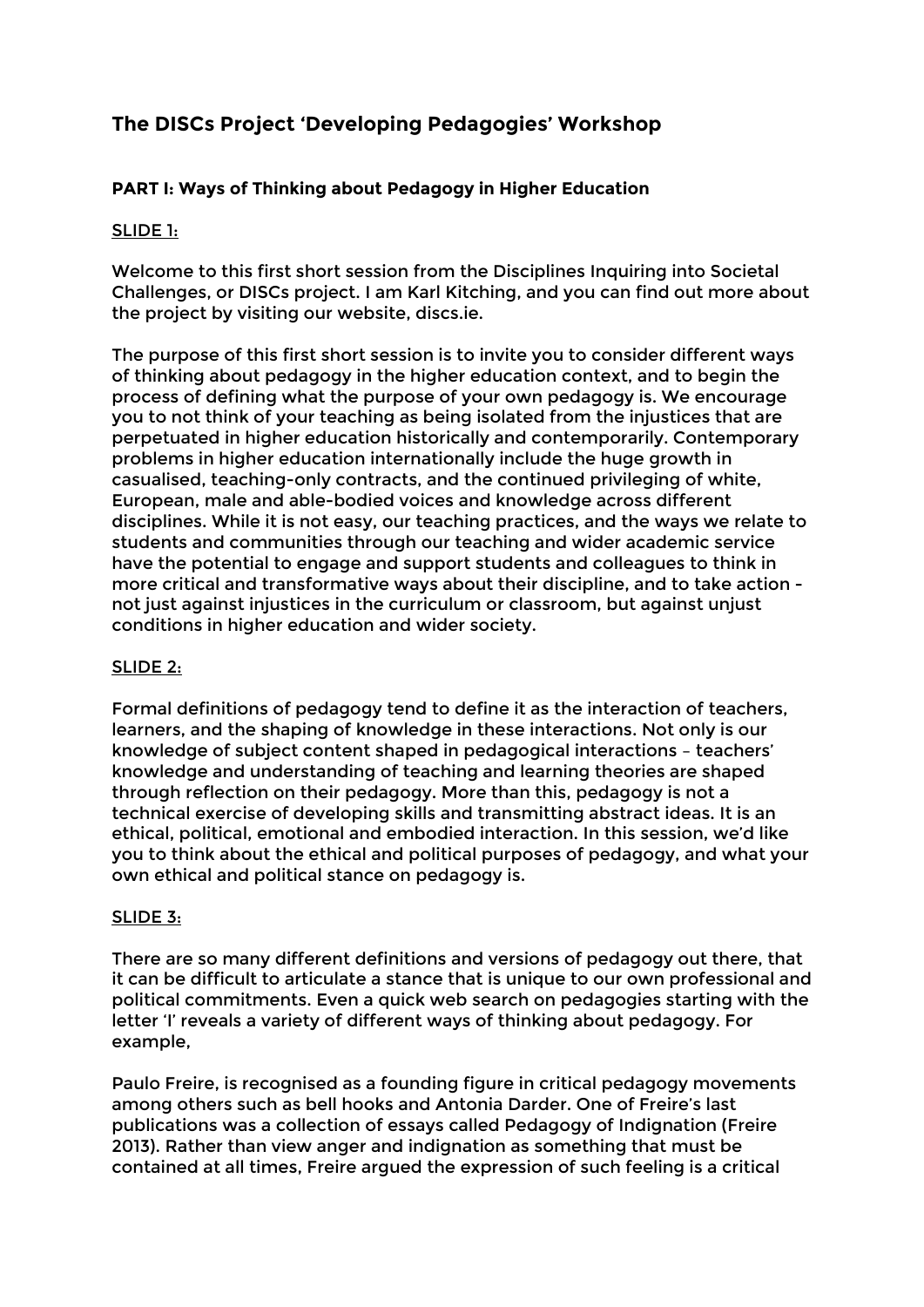starting point in responding to gross human rights violations, authoritarianism and ceaseless capitalist profiteering. Challenging the idea that 'there is no alternative' to these injustices, one of Freire's messages is to hold on both to anger at these conditions and to love for the world as motivations to fight.

Pedagogy of 'inclusion' has become a much more popularised term in education theory and practice circles over the past thirty years. It is often linked to ideas about making education accessible, particularly to people with disabilities and/or special educational needs. From a Universal Design for Learning perspective, a proactive approach to inclusion involves rethinking our teaching practices in a few ways. Universal design offers multiple ways of representing an issue or problem to maximise people's pathways to understanding. It offers multiple means of engaging beyond the traditional lecture format, and multiple means of expressing one's learning through diverse assessment methods. But in her book Radical Inclusive Education, Anat Greenstein (2016) argues we must move past definitions of inclusion that encourage educators to make learners become as normal as possible, as in, to become productive and obedient citizens for the global market economy. Inspired by the disabled people's movement, she argues and exemplifies how learner's personal experiences can be connected with wider social and political issues as part of an open-ended and dialogical process of education.

#### 'Insurrection'

Peter McClaren is one of the foremost American voices in critical pedagogy, and in his book Pedagogy of Insurrection, he makes the case for what he calls a 'Christian socialism', which seeks to draw on Christian hope, Marxist historical materialism and the 'call to help those who suffer needlessly are intertwined'. He does not call for moral absolutism, rather calls for a commitment to changing the world and discovering our humanity through anti-capitalist, anti-imperialist, anti-racist, anti-sexist and pro-democratic and emancipatory struggle.

#### 'Inquiry'

Pedagogies of inquiry or inquiry-based learning is an approach that centralizes the learner's capacity to respond to real-world problems and to discover knowledge alongside the guidance, challenging and co-planning of the teacher. This broad approach has become a central feature of curriculum policy internationally. But coming back to Freire, a critical form of inquiry would encourage learners to read not just the word, but the world, that is, to understand and respond to the socio-political circumstances behind a particular issue – for example, is the policy encouragement of inquiry-based learning an exercise in developing technical skills for the flexible economy, more than it is a route to ethical and political consciousness?

#### 'Interruption'

Gert Biesta describes education as an ethical project that, similar to the idea of reading the world, is not about acquiring skills and knowledge as if they were property. Rather education is a project of coming into the world and engaging with the Other as unique beings – this encounter interrupts prescribed ideas about what a person can know or become which are so dominant in skills and employability-focused pedagogies that avoid reflection on the content, purposes and relationships developed through education.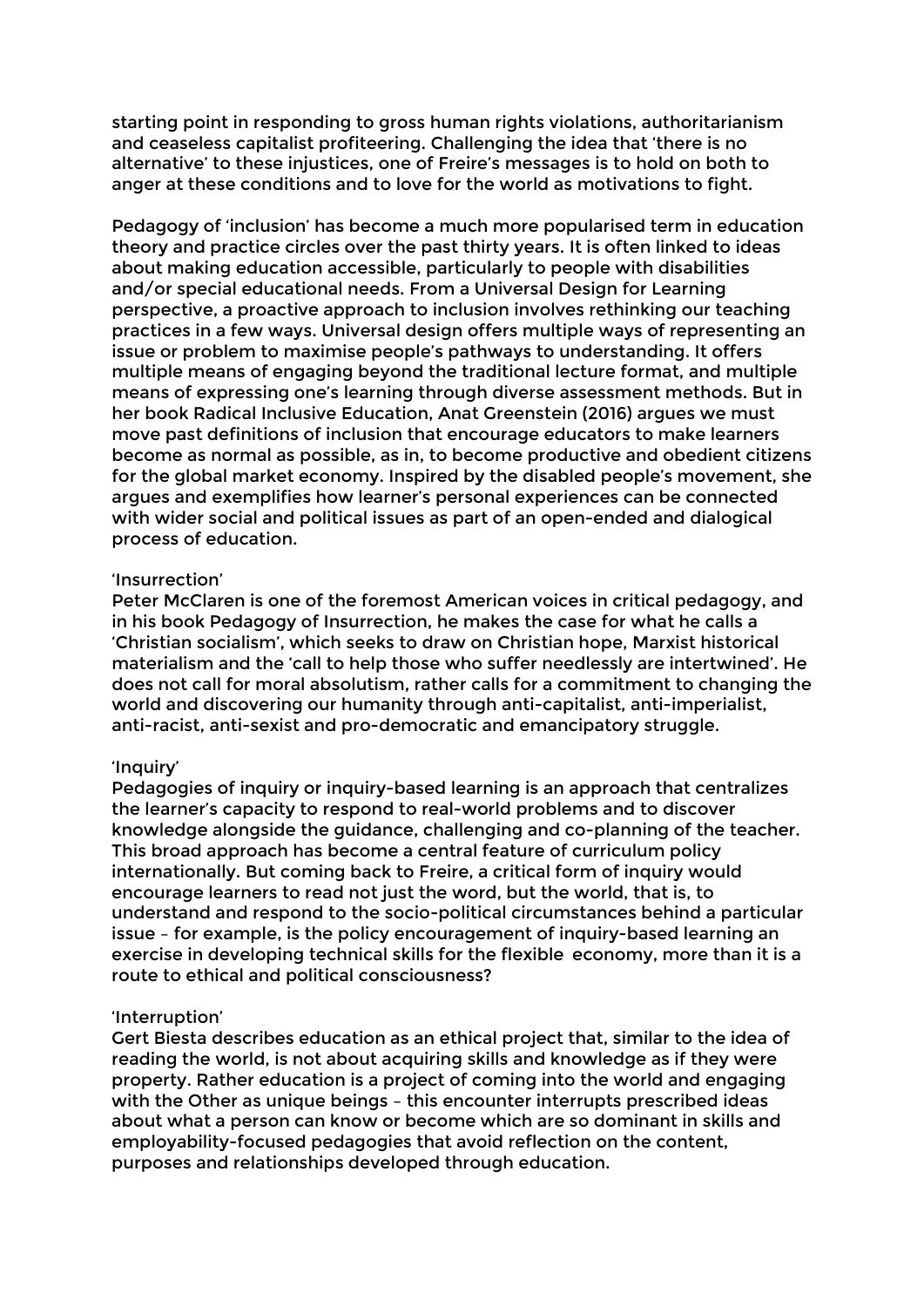#### 'Indifference'

Bob Lingard uses the term 'pedagogies of indifference' to describe the dominant forms of pedagogy that he and his team encountered in a large-scale Australian pedagogical study. He describes these pedagogies certainly as focused on seeking to care for students, but as ultimately failing to work across differences and inequalities, and failing to be demanding intellectually and in terms of connectedness to the world. He describes pedagogies that make a difference as bridging the politics/instruction divide that tends to characterize some critical pedagogy thinking. Drawing on long periods of observation in Queensland primary and secondary schools, Lingard's team developed statements of productive pedagogies which focus on questions of intellectual quality and demand, connectedness to the world and problem-based curricula, supportiveness in academic and social terms, and working with and valuing of difference. We'll look at these pedagogies in a few minutes.

These are just some ways of thinking about pedagogy, and may spark your thinking about what you value as a teacher, and what the purpose of your teaching is.

## SLIDE 4:

So, what might it mean to acknowledge the relationship between our own politics and pedagogy in a more explicit/systematic way? Confronting one's own politics and pedagogy more systematically might mean we need to unlearn certain received or trusted ways of doing things, and consider opportunities to exercise our critical consciousness to build supportive relationships with our students.

A really important question to think about here is who we expect our teaching relationships to change. Do we expect our teaching relationships to change students only? If so, we risk enacting a 'banking' model of education, as Freire called it, where we have nothing to learn from students, and they have everything to learn from us. Consider what ways we could become open to having students' perspectives change us, how we teach, and how we relate to others.

## SLIDE 5:

I mentioned earlier the idea of productive pedagogies that comes from a Queensland study of schools led by Bob Lingard. The study developed 20 key criteria for authentic and productive teaching that incorporates questions of power into the ways teaching is conducted. You can find these criteria under four themes at the link at the bottom of the slide. But please note that these criteria are not to be observed in every class or lesson, nor are they technical solutions to be overlaid on existing practices. The Queensland study stresses that there are structural reasons for why certain practices are not very common in education, including lack of investment in professional development. The criteria are therefore put forward in the spirit of sparking reflection, which includes reflection on why opportunities to enact these approaches are sometimes beyond our scope.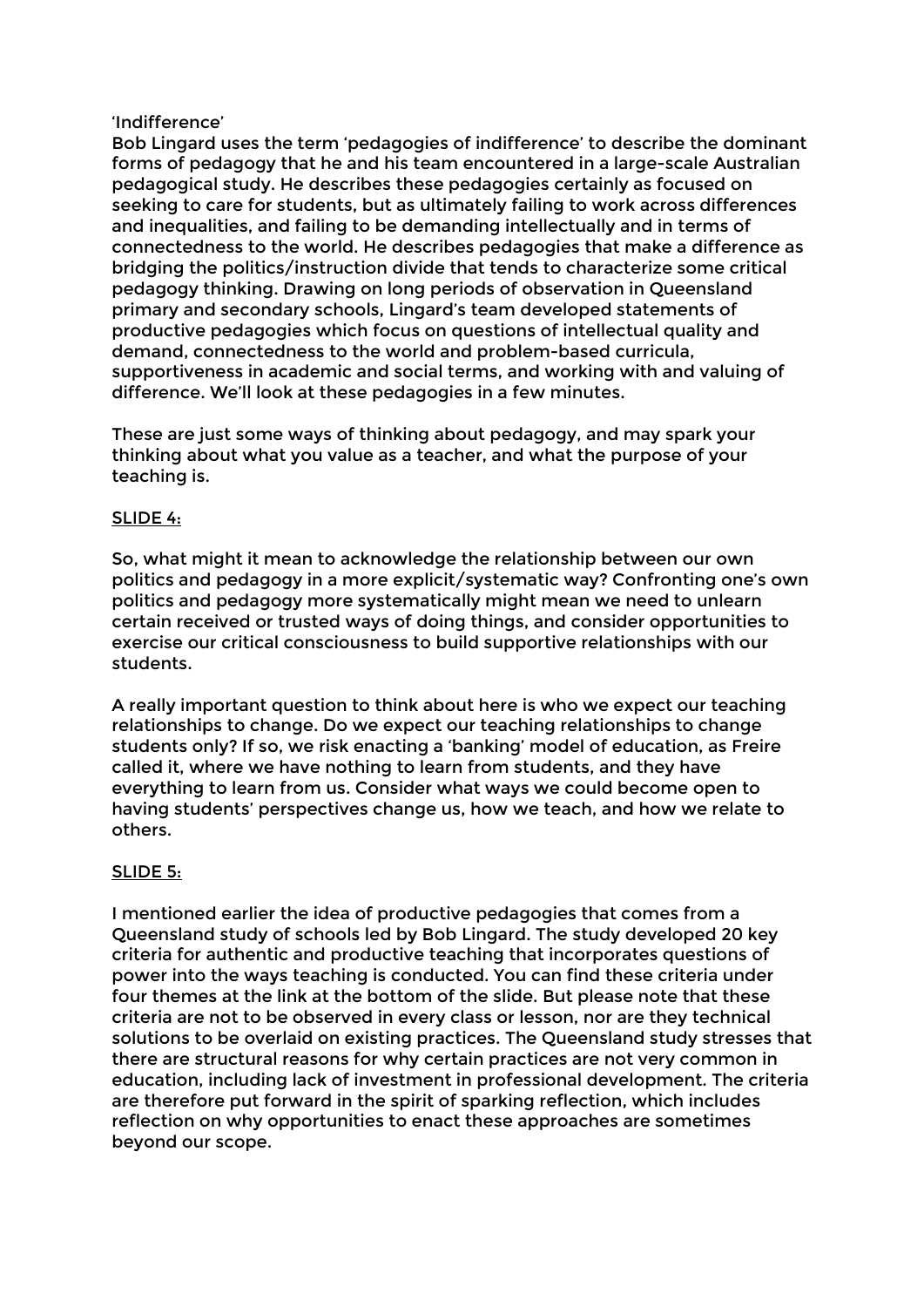The first theme of intellectual demand asks questions such as whether higher order thinking and critical analysis are happening, whether deep knowledge and substantive conversation are developed. The notion of connectedness refers to engaging learners' background and prior knowledge, and also ensuring that the curriculum is connected to real-life contexts and driven by real-life problems.

### SLIDE 6:

The theme of supportiveness focuses on whether students have a say in the pace, direction and outcomes of the lesson, whether the classroom is socially supportive and positive, whether students are engaged and whether criteria for judging students' performance are made explicit. The idea of working with and valuing of difference asks whether diverse cultural knowledges are brought into play that go beyond Eurocentric and Western knowledge and voices; whether there are deliberate efforts to increase the participation of under-represented students, and whether teaching builds a sense of community and active citizenship.

### SLIDE 7:

At this point, we encourage you to think about creating your own mission statement that describes the purposes and aims of your teaching. Take some time offline to think about what is important to you from what you've heard here, from your own experience with students, and from any of the readings and tools that we recommend from the resources section of the DISCs website. Think about what your commitments are to social justice and how they currently appear, and might appear in the future, in your work with students, colleagues and communities. A pedagogical mission statement often uses phrases like 'I believe' and 'I commit to'. Your ideas of what you believe in and commit to will likely change over time if you are really engaging critical pedagogies for the first time. Regardless of your levels of experience, it's a good idea to revisit your mission statement over time. It's also a good idea to share your mission statement publicly, either with other teachers, or with your students in your first class with them, and in your syllabus.

Speaking of which, the next part of our workshop will focus on how you can reevaluate your syllabus to seriously engage questions of equity, the conditions of our education system and ultimately to share reasonable and inclusive expectations of your students.

#### SLIDE 8:

#### References:

Biesta, G. (2006) Beyond Learning: Democratic Education for a Human Future. Boulder, CO: Paradigm Publishers.

Lingard, B. (2007) Pedagogies of Indifference. International Journal of Inclusive Education 11(3): 245-266.

Freire, P. (2004) Pedagogy of Indignation. Boulder, CO: Paradigm Publishers.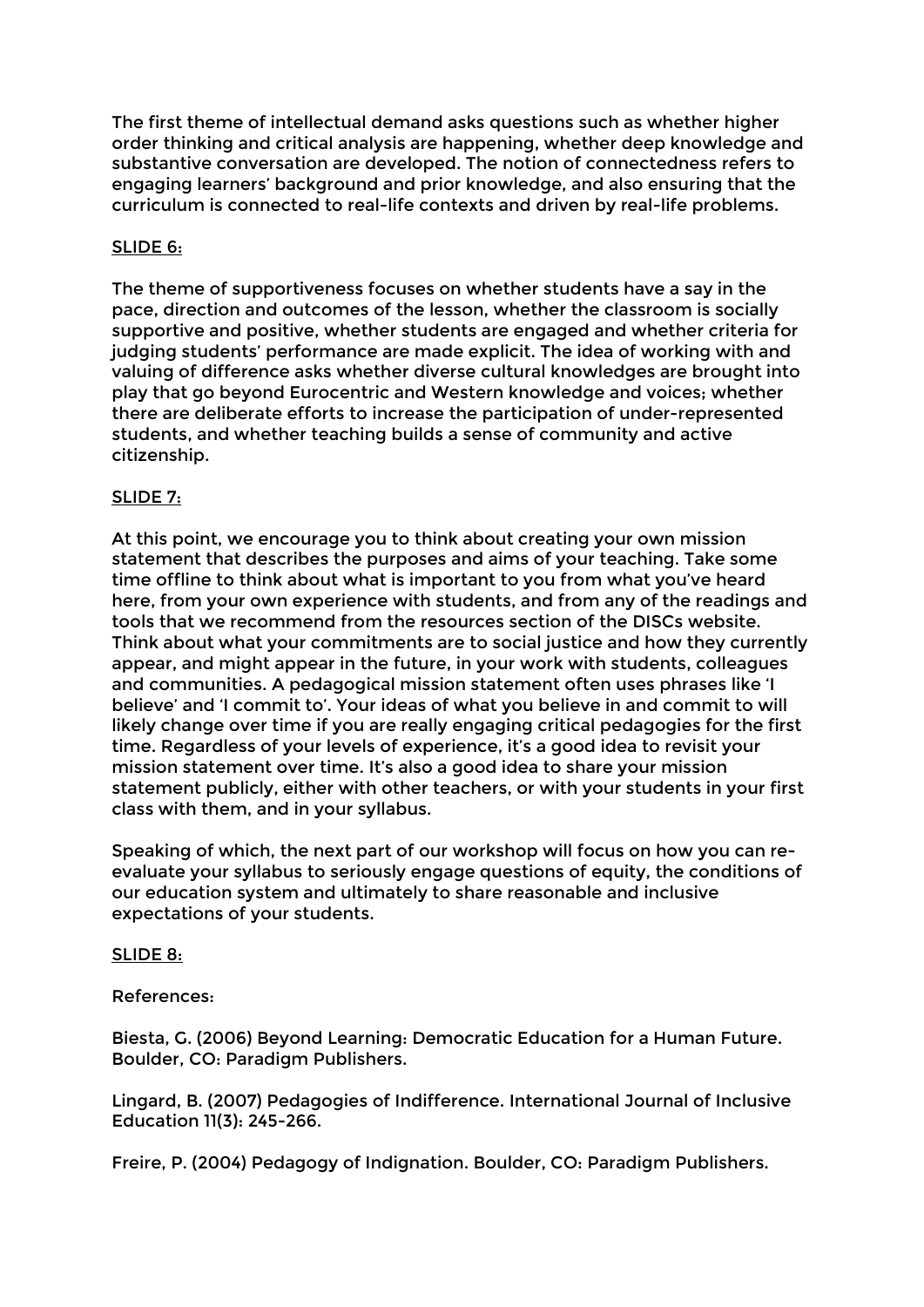Greenstein, A. (2014) Radical Inclusive Education: Disability, Teaching and Struggles for Liberation. London: Routledge.

McClaren, P. (2015) Pedagogy of Insurrection: From Resurrection to Revolution. New York: Peter Lang.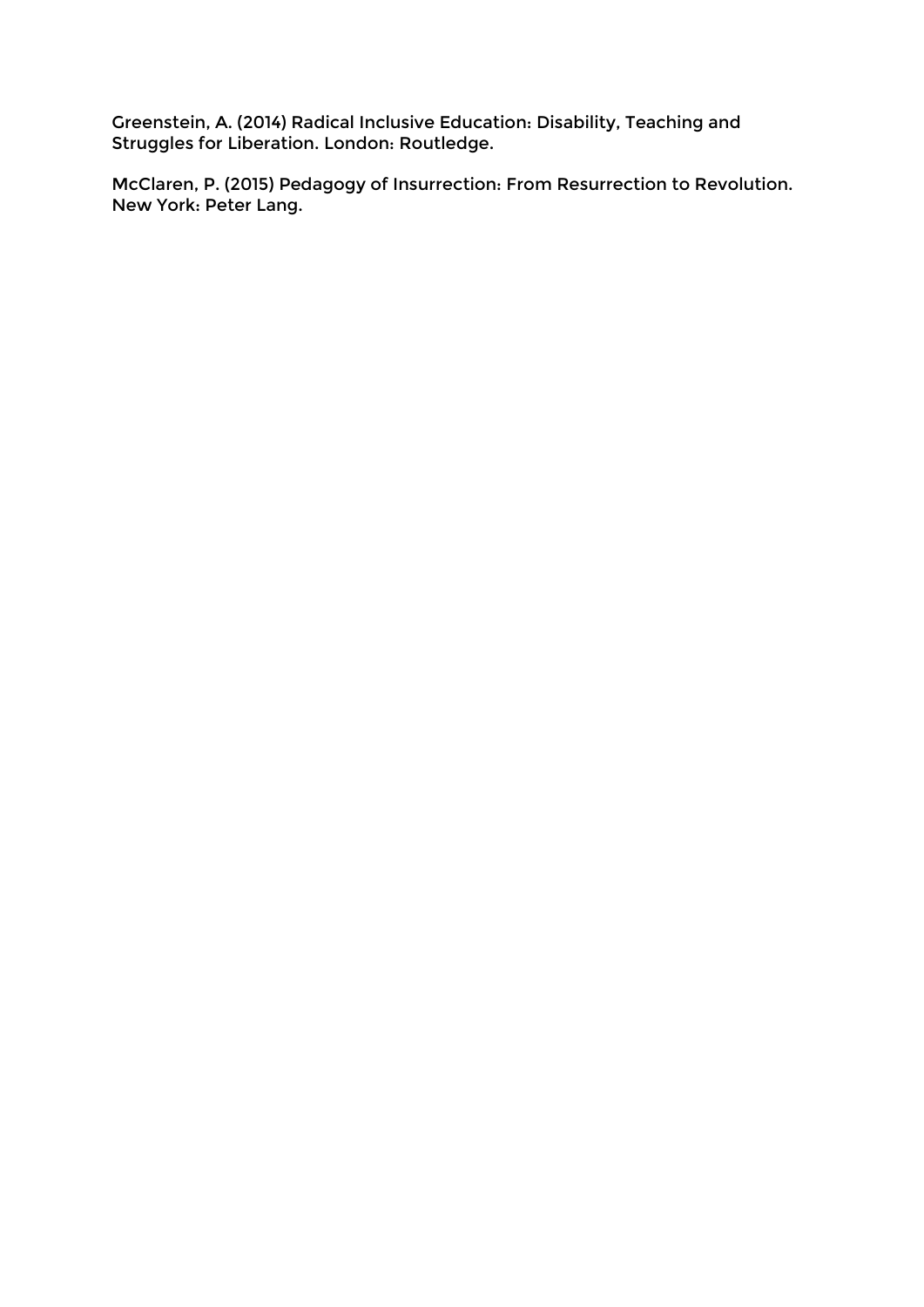## **PART II: Approaching the Syllabus: Setting Expectations with Students**

SLIDE 1:

[no audio]

SLIDE 2:

How do you think HE views 'equity'?; and what do you think 'equity' means in the HE context?

What does it mean to develop an 'equity-mindedness approach' in your own teaching? And do you think your own approach aligns with your institutions' aims?

In most cases, when educators are asked what they think 'equity' means in this context, they will typically refer to matters of 'equal treatment'; 'equal access'; and 'equal opportunity'.

I bring up these questions (about 'equity') because when educators talk about 'broaching the syllabus' or 'setting expectations with students', we're basically talking about issues of 'equality' and 'diversity' – we're essentially asking: how do we instill a sense of 'equity' among the diversity of students in our classroom?

In these conversations, though, it can be easy for us to take for granted what 'equity' or 'equality' actually means.

#### SLIDE 3:

In the HE context, equity is typically "defined as achieving outcomes on par with a particular standard, such as the average or highest-performing group," by gender, mental/physical ability, and race and ethnicity (Ching 2018, p. 390).

In other words, there is a metric or standard that we have all agreed to (on one level or another), which is itself defined by the terms of the average or highest performing group. And 'equity' is typically described as a matter of enabling everyone to meet this metric or standard of 'success' and 'academic achievement'.

Along these lines, discourses around 'equity' in HE primarily aim to 'get students in the door'

The presumption is that education is itself 'good' and as long as we can get as many people as we can into these institutions, we're combatting inequality.

In this sense, inequality is a matter of not having access, opportunities, and resources. So, if we can give everyone a chance to hit that metric or standard of 'success', we're fixing the problem.

Citation: Ching, C. D. (2018) 'Confronting the Equity "Learning Problem" through Practitioner Inquiry', The Review of Higher Education, Johns Hopkins University Press, 41(3), pp. 387–421, [online] Available from:

https://muse.jhu.edu/article/687740 (Accessed 1 August 2019).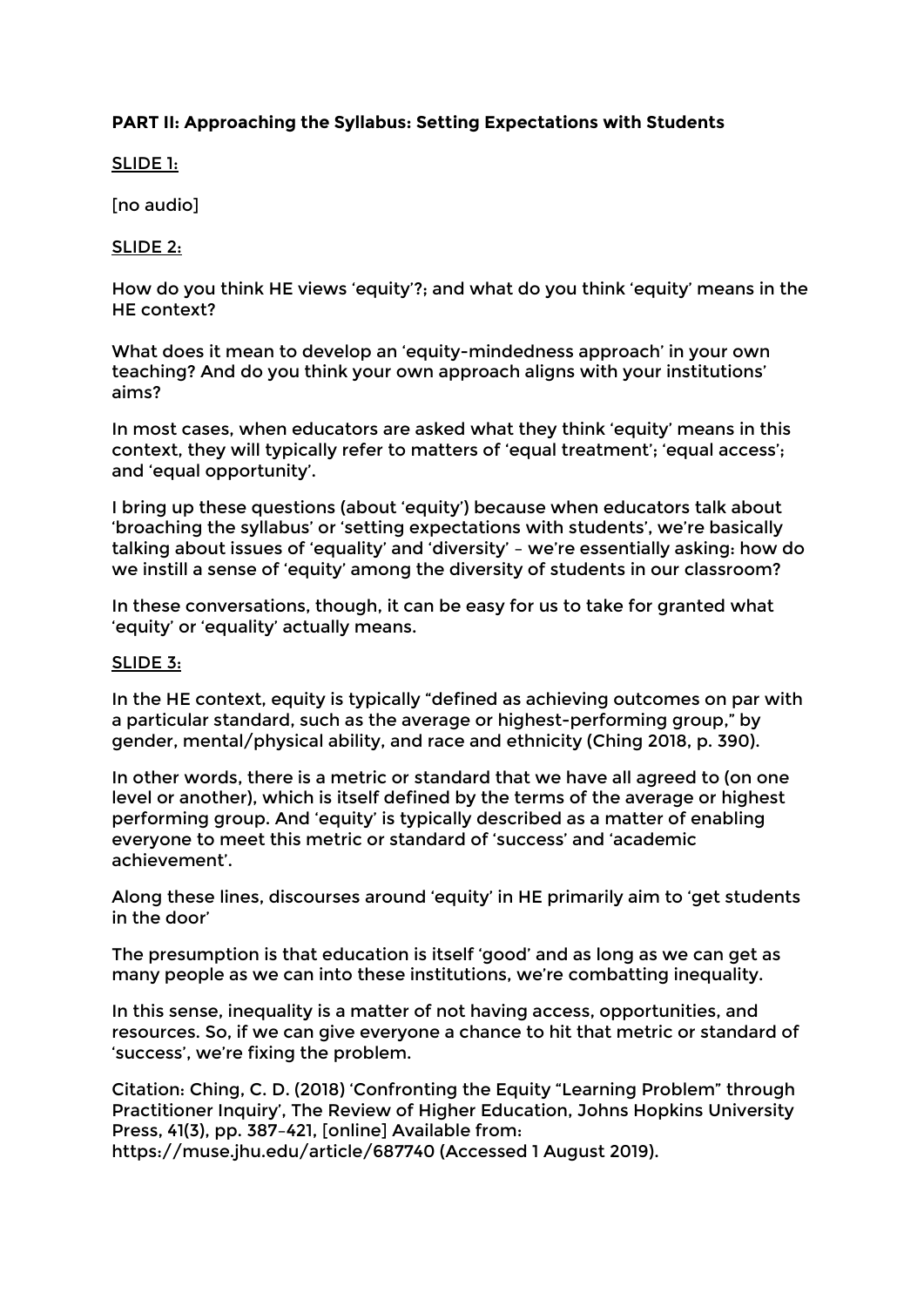#### SLIDE 4:

In this view, the terms of 'access' and 'opportunity' are typically defined on basis of ideological arguments around who deserves what and on what basis.

So, 'equity in HE' is achievable if we ensure:

- Fair treatment of those who 'deserve to be here';
- Access and opportunity to all those who have the 'academic merits' to enter;
- 'Equal' treatment of every person; and
- Equal distribution of all available resources

Yet while access and opportunity are indeed important, this perspective typically attributes the responsibility for any persisting inequalities to individual students.

In other words, if students are given the access, opportunities, resources, etc., then anyone who is unable to meet the metrics or standards of 'success', are responsible for their own failures.

#### SLIDE 5:

Such an approach thus recognises inequalities but typically attributes disparities between students to:

- Lack of effort (e.g., 'they didn't try hard enough');
- Lack of preparation (e.g., 'they're not showing up to class');
- Inadequate socialization (e.g., 'they just didn't fit in'); and
- Their perceived individual inabilities (e.g., 'they just aren't equipped to handle this level of learning')

#### SLIDE 6:

On this note, it is important to remember that diversity and equity are different goals requiring different strategies.

In other words, when we talk about 'equal access' or 'equal opportunity', and 'equal distribution of resources' or 'fairness' – it is important that we are aware that what we're actually talking about is that notion of 'getting students in the door'. We're talking about cultivating **student diversity**.

But just because the campus looks a bit more 'diverse' doesn't mean that it is automatically 'equitable'

All of this is no doubt a result of the wider prevailing discourses and culture around individualism and capital, but the point here is that we need to think about how HE institutions, educators (including ourselves), and even students can tend to focus solely on matters of access and opportunity.

If you think about the emails you get every week on the staff server, for instance, you may notice how institutional discourses tend to centre on fostering individual 'student entrepreneurialism' – i.e., making sure students can market themselves. And while it may seem quite different, much of the collective efforts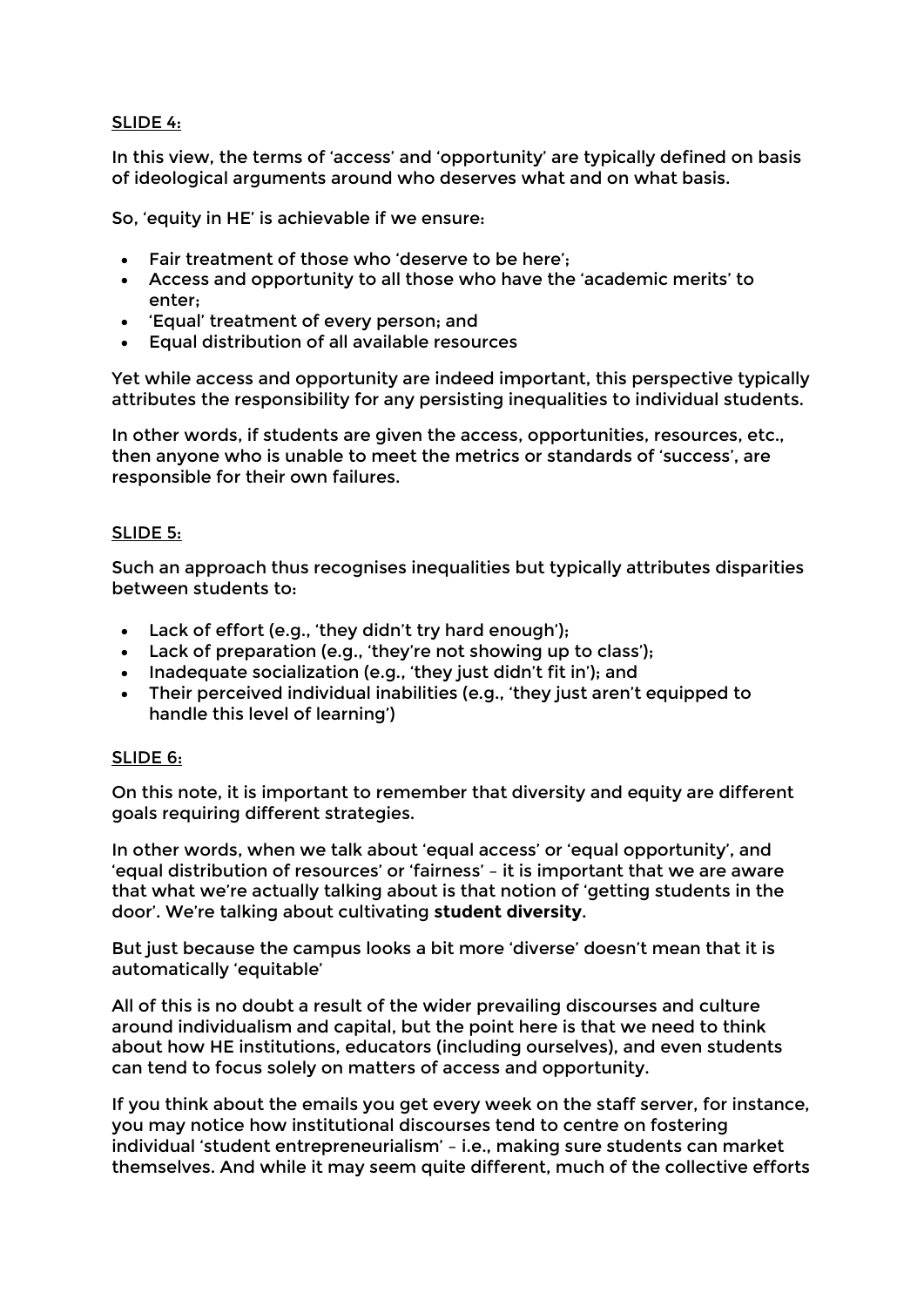put forth by students' unions across the country tend to focus on issues around fee increases. The common thread here is this emphasis on access (e.g., lower fees) and opportunities (e.g., student marketing). Both of these approaches centre on the notion that as long as education is 'affordable' (but not free) and as long as students can 'sell themselves', the university has done it's job.

In what follows, I want us to think about what happens after students enter the door. I want to talk about the **student experience**

Citation: Bauman, G. L., Bustillos, L. T., Bensimon, E. M., Brown II, M. C. & Bartee, R. D. (2005). Achieving equitable educational outcomes for all students: The institution's roles and responsibilities. Washington, DC: Association of American Colleges & Universities.

## SLIDE 7:

When we shift the conversation from a 'diversity-centric' perspective, if you will, to an 'equity-minded' one, we are talking not only about access and opportunity but **outcomes**. In this way, centring 'equality of outcome' in our pedagogical endeavours means being cognizant of student diversity and inequity while also questioning both teaching and institutional practices and policies.

That is, thinking about how we not only get as many 'students through the door' but what it means to equitably accommodate that diversity once it's there.

#### SLIDE 8:

Crucially, this means shifting the responsibility for students' 'academic success' from individual learners to teachers, administrators, and the institutions in which their learning takes place. This requires us to:

- Revaluate assumptions around inequity not only in terms of access but in terms of retention and completion
- Develop a critical understanding of how practitioner and college level policies and practices sustain inequalities
- Develop a willingness to challenge both teaching practices and institutions

#### SLIDE 9:

In practice this means we must centre students' academic status. According to the prevailing conception, thinking about our students as individual learners with their own particular educational needs, levels of experience, and so forth means thinking about how we can help them 'overcome' their 'deficiencies' and navigate the system. 'Equal access' therefore means opening the doors and then tasking students themselves to break the remaining racial, gendered, heteropatriarchal, ableist, and classist barriers that inhibit their full capacities to not only learn but thrive. By contrast, when we shift our thinking towards 'equality of outcome,' we are recentring our own role in students' learning. In other words, we are shifting the focus towards critically interrogating our own pedagogical and institutional practices and policies. This means asking ourselves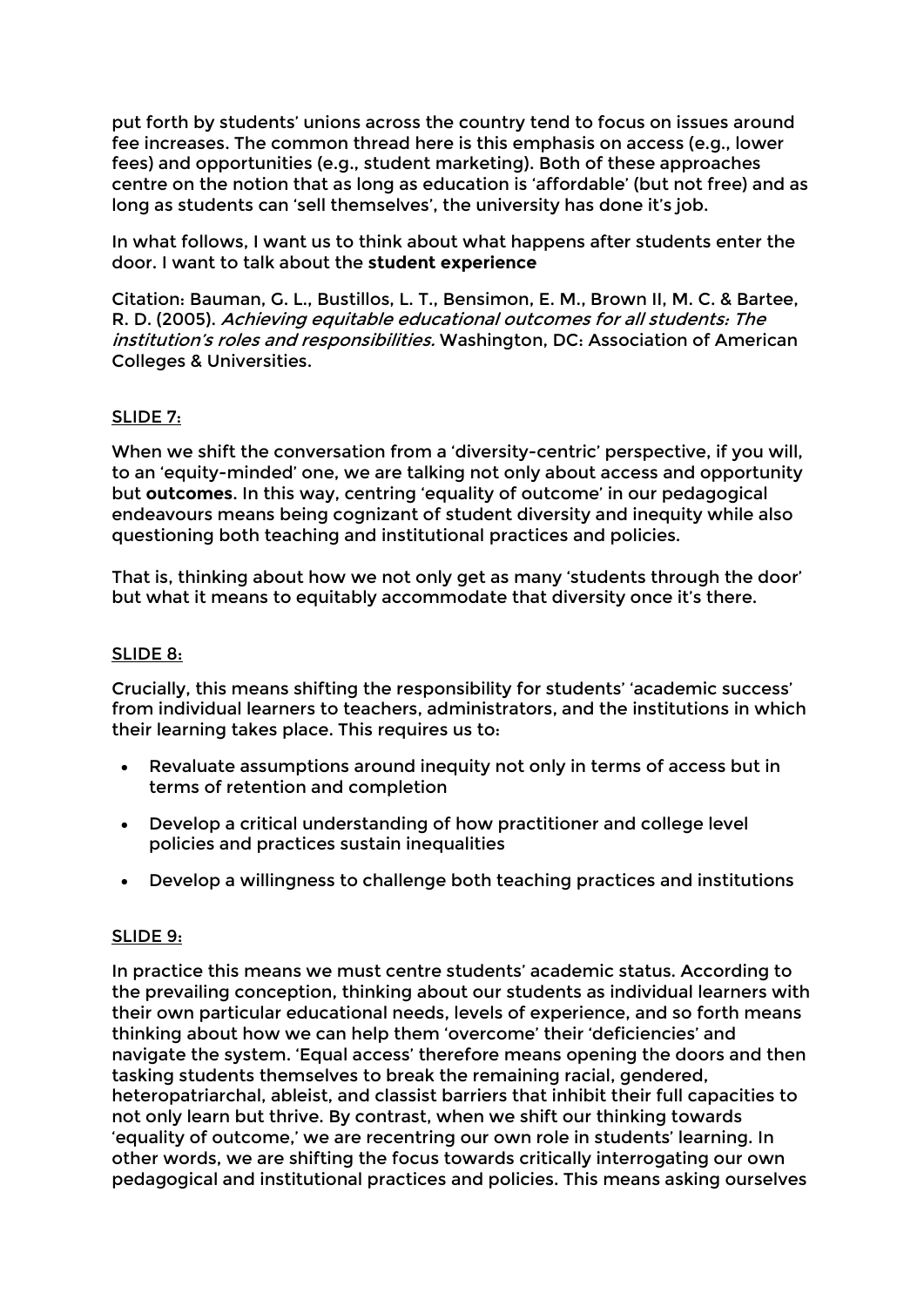how we teach students for whom English is not their first language; students working multiple jobs; students with children; students with mental, learning, or physical disabilities. It means thinking about our duty of care to students – that is, all the students we have given this 'access' and 'opportunity' to and how it is that we are ensuring they each have a meaningful academic experience. On this account, I would ask that you think about the number of essays you receive from third- or fourth- year students, and how many of them are graduating with the adequate levels of critical literacy and writing skills that you would hope all university graduates would have by the end of their study. Generally, most would answer 'no.' And it's worth thinking about that. Indeed oftentimes, we tend to focus on those star pupils from whom we may gain some immediate sense of success or efficacy in our work and teaching practice, but it is important to remember that we are not just training future academics. We are educating future voters, members of our own communities, and aim to teach the whole wider populace at large.

This leads us to the second point. When we shift the responsibilities of learning from student to teacher and institution, we necessarily must interrogate the ways in which we are ourselves prohibited or inhibited from teaching students each to the best of our abilities. Every one of us is faced with an ever-increasing workload, which means we have less and less time to prepare for courses or individually meet with our hundreds of students. And certainly, very few (if any) of us are trained in teaching students with depression, dyslexia, chronic illness, and so forth. Based on a review of literature, it is also safe to say that very few (if any) of us have had any adequate training in intercultural engagement and gender-consciousness. On a broader scale, we may also note that we are living in a time of increasing job precarity, a homelessness crisis, and rising far-right sentiments. In this setting, HE institutions in Ireland continue to raise student tuition and accommodation fees while also employing more and more staff on a casually-contracted and hourly basis. It is important that we think about how this affects students' learning – and that we ask whether or not 'opportunities' and 'access' suffice to address these issues.

We must also acknowledge the history of exclusions upon which the modern academy is based. It is also important to note that the very disciplines in which we are each working were themselves established in the West at the height of the imperial era. The 'canonical texts' from which we each derive the basis of our own knowledges – and by which we then define the 'metrics' and 'standards' of 'academic success' and 'achievement' – generally deny the existence of non-European non-White Others not just from their analytical purview but from their very conceptual foundations. And while it is typically suggested that the classical texts of our disciplines were written a very long time ago, it is important to remember that many were in fact written within the past century and many still continue to be written as such even today. Moreover, statistics have shown that faculty, administrative staff, and management across Western universities are themselves predominantly white, male, middle- and upper-class, cis-gendered, and able-bodied. Within this context, it is worth noting that calls to 'decolonize the curriculum' – as well as the many historical gains that have increasingly diversified our student bodies throughout the years – were not achieved through the benevolence of our institutions but fought for arduously by mostly students and the communities in which our institutions are embedded.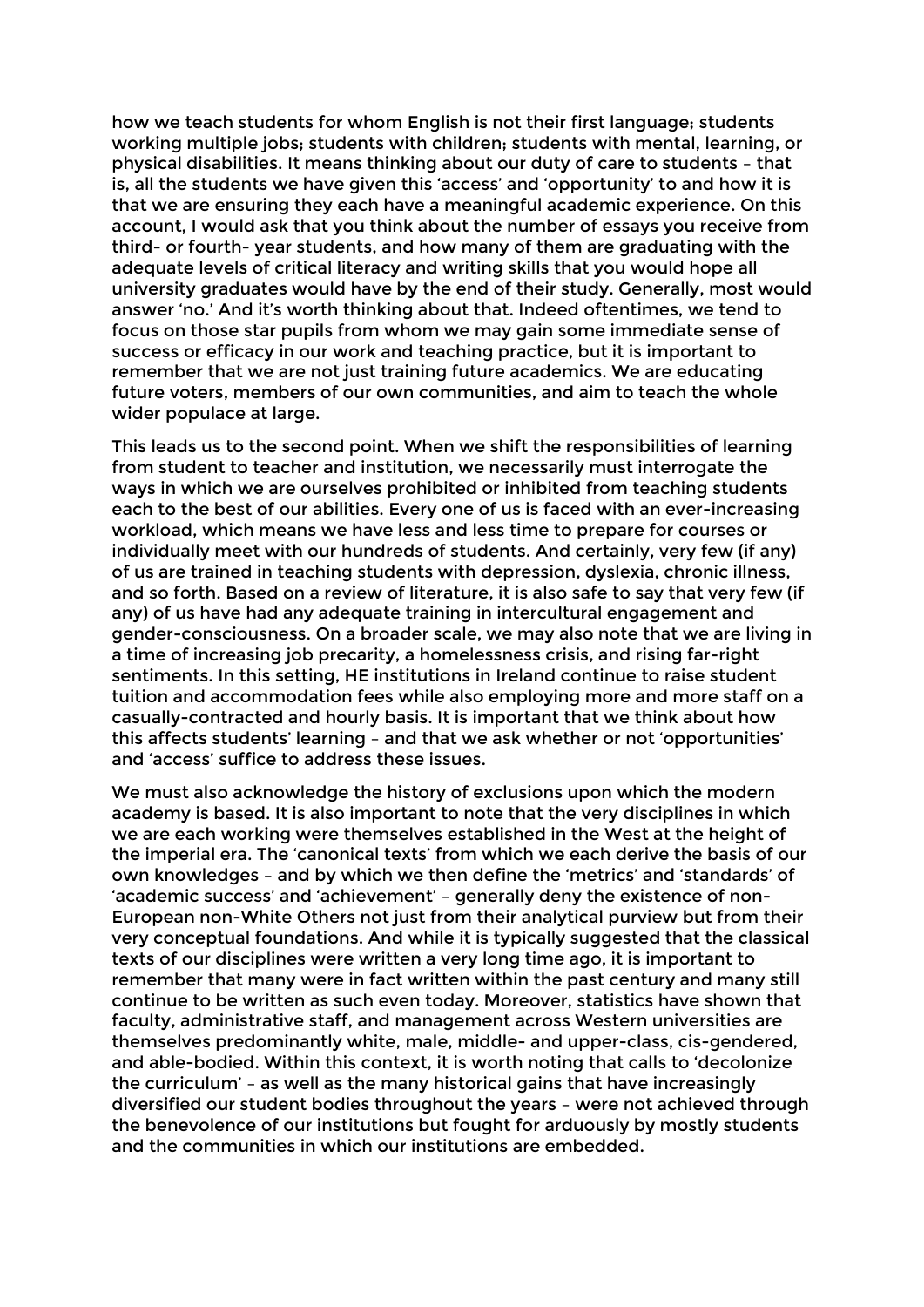Finally, we must interrogate all those underlying assumptions and beliefs as well as the institutional cultures through which our work takes place yet we tend to take for granted. In other words, we need to revaluate the metrics and standards of 'success' that have been set along these lines.

### SLIDE 10:

Much of this may sound obvious to some of you. And you may be saying that you already do many of these things. But we work in institutions where 'equality of outcome' and the student experience are not necessarily a central concern. Indeed, focusing on *outcome* rather than *access* requires not only opening doors but interrogating how institutions themselves continue to further entrench inequalities at all levels, within and outside their designated spaces. This is a difficult and oftentimes uncomfortable process. On this account, the principal objections to an 'equal outcome' approach tend to rest on arguments against:

- a) Differential treatment where some may argue that the aim is to 'treat all students equally.' That is, to argue that it would be 'unfair' to provide different resources to different students according to their different needs. But this thinking stems from a sort of 'colour-blind' approach that denies the diversity among students. And such thinking persists perhaps because it is much easier and more feasible to say that we must 'treat everyone equally' than trying to think about what it would mean to attend to each and every students' needs – and thereby actually 'levelling the playing field,' so to speak.
- b) The promotion of learning about difference. Some may say that the inclusion of a few writers of colour and women to course reading lists is enough; or that using more examples of different cultures in lectures is a sufficient way of addressing inequality and promoting diversity in the classroom. While curricular diversity is certainly important, altering the contents of a course syllabus does not adequately address the structural inequalities and lack of diversity among senior staff and management. At the same time, regardless of an author's or even staff member's individual identity, such an approach does little to attend to a text's or institution's politics.
- c) Focusing on success. Some will point to the effectiveness of current programmes, policies and practices by citing the odd 'diversity' initiative or particular individuals who've 'managed to make it'. Real life examples may include promoting the fact that we now have a woman from the Traveller community as a PhD graduate since 2019; or by saying that we have a number of 'sanctuary scholars' in each university. On this account, however, less attention is paid to the fact that graduating with a PhD in Ireland as a person from the Traveller community means engaging in discourses about Irish identity and history throughout all disciplines that generally preclude Irish Travellers in every way. And it also means neglecting to consider the myriad of added difficulties 'sanctuary scholars' must face once they enter third-level, not least of which is the racism that they typically experience from both students and staff.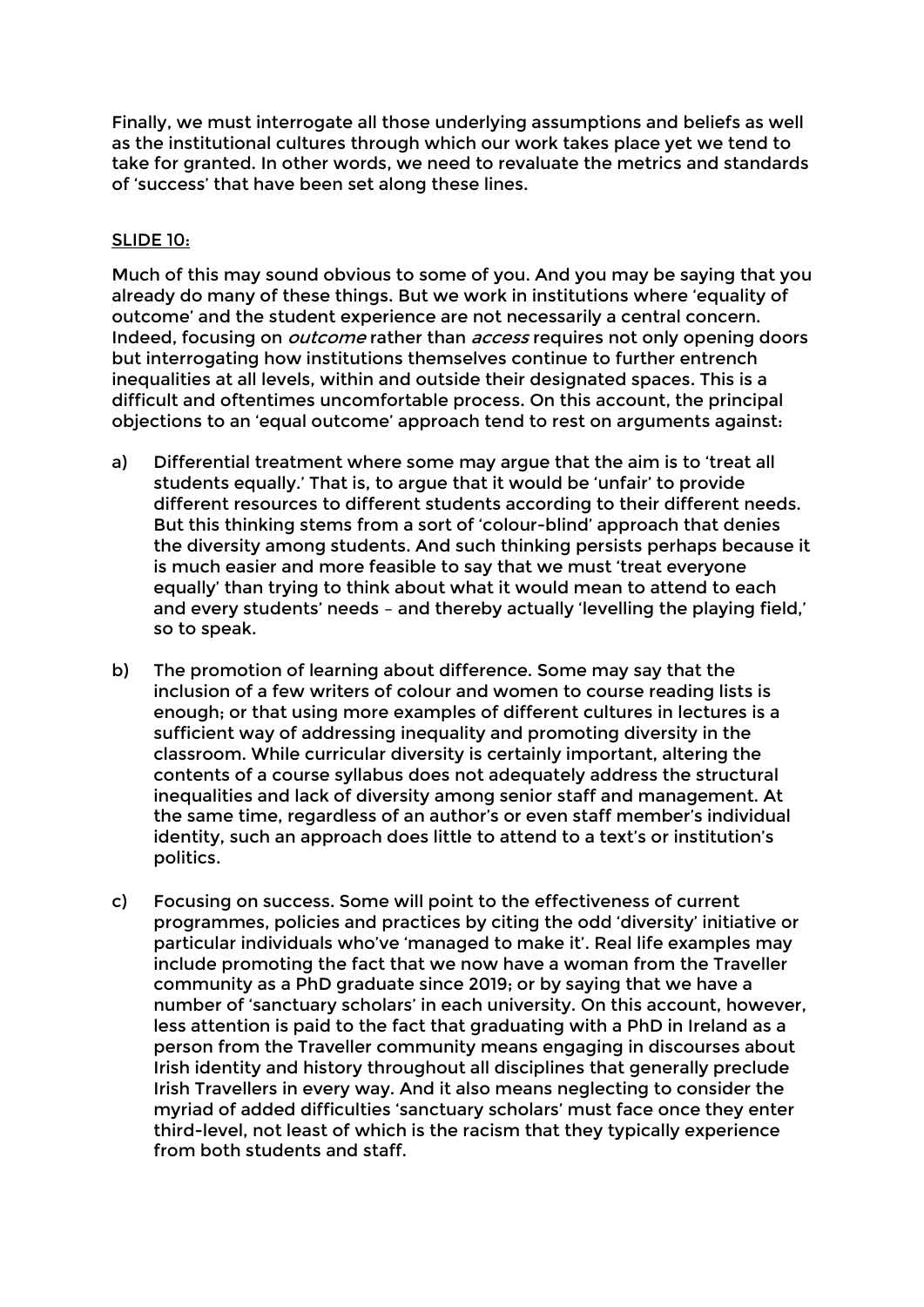#### SLIDE 11:

As a starting point, however, I want us to turn to our own syllabi. Specifically, I would ask that you all look at your course or module outlines and syllabus as an 'artefact of practice' – one which outlines the rules of interaction between students and teacher (or classroom norms); and identifies the forms of learning that matter to the instructor.

#### SLIDE 12:

On this account, I would like to turn your attention to the 'hidden curriculum,' a term which refers to the unwritten, unofficial, unintended lessons, values, and perspectives that students learn in school.

As discussed, there are those ideals and principles we each strive to adhere to. As teachers, we typically recognize inequalities and want to tackle them. But doing so means thinking about the ways in which we frame and speak about students' 'performance' and 'responsibilities' in relation to our own teaching practices and the institutional contexts in which that work takes place.

The 'hidden curriculum' therefore draws our attention to those implicit academic, social, and cultural messages around conduct and behaviour. For instance, how students should interact with peers, teachers, and other adults; or how students should perceive different races, groups, and classes of people.

#### SLIDE 13:

As an exercise, I would like you to turn to your own syllabus and critically revaluate the ways in which you frame your relationship to students; students' relationships with one another; and the responsibilities you've established on part of all individuals in your classroom.

Here are some things that you may think about:

While you may tell students that you have an 'open door policy' and your syllabus may mention 'office hours', some may not necessarily understand what it means to avail of your time or what is an appropriate issue to bring to your attention. Do you think you've clarified this with your students?

If a course syllabus does not include persons of colour or women; or is entirely derived from a Eurocentric view of history and knowledge, then the implicit message is that it is only this Eurocentric perspective that is valid, and all others are negligible. Have you discussed this with your students?

If a course syllabus is overloaded with seemingly impossible learning outcomes and three pages of 'suggested readings', students may misunderstand the core aims of the course. In reality, our core aims are not necessarily to meet all those listed learning outcomes as stated in the book of modules. Rather, it is to enable students to critically engage whatever form of knowledge is presented to them. Whether or not that message gets across and how we frame this message is important. Do you think you've sufficiently established the aims of the course with your students?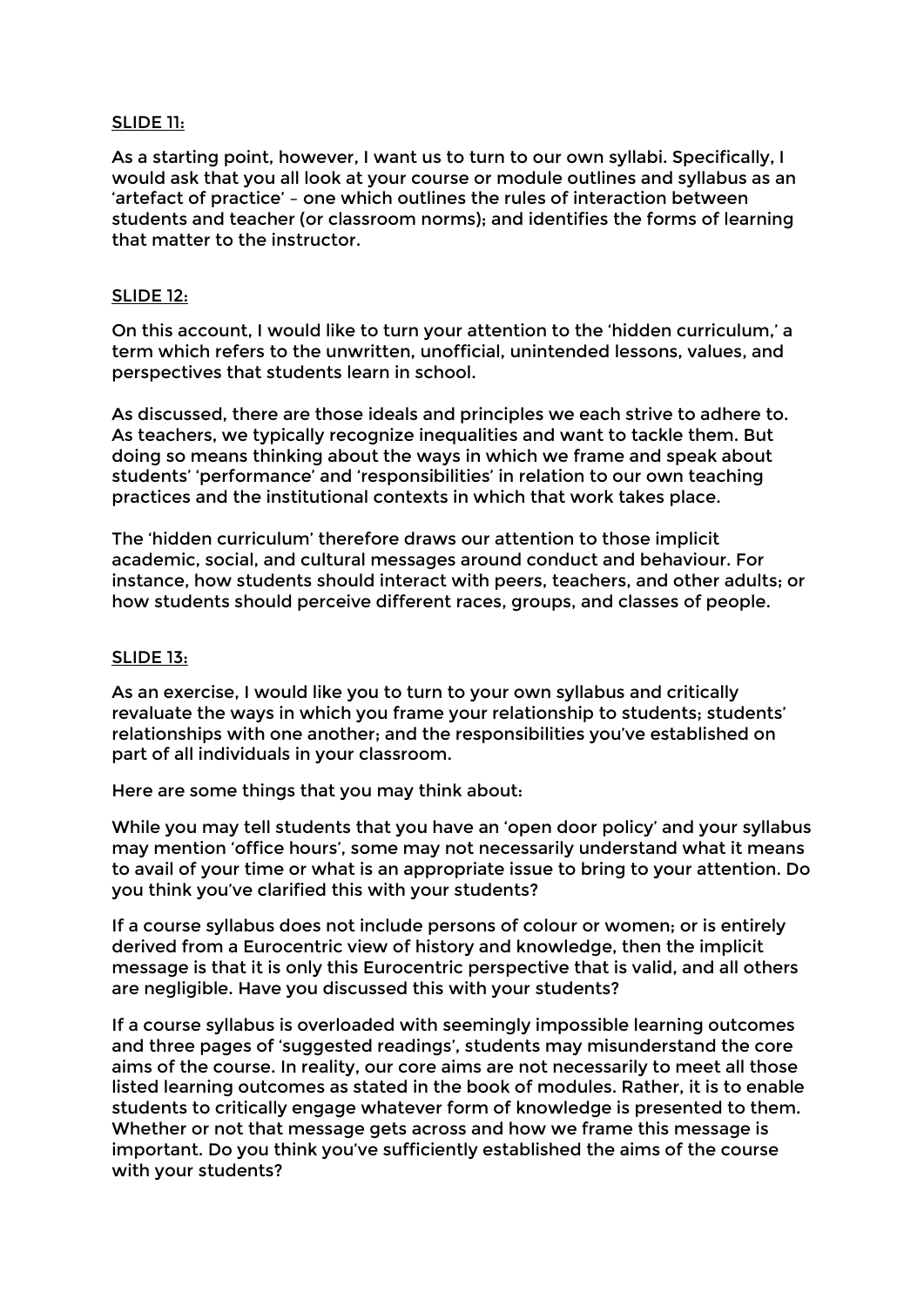It is also worth thinking about the many ways in which students may pick up on the 'hidden curriculum' and other messages around conduct and 'performance' beyond the classroom.

That is to say that not everything is derived from our personal interactions with students in and out of the classroom.

Some students may not even read the syllabus or attend your classes, but they are immersed in these broader cultures of exclusivity, individualism, 'success', and so forth.

When we talk about the 'hidden curriculum,' we're referring to those things we don't necessarily say or write out for them in an explicit manner. This includes everything from 'staying silent' about bullying or abuse, to 'not making trouble' when they feel they've been exploited at work. It is worth discussing these matters with your students as well.

#### SLIDE 14:

All of what we've just discussed is 'fruit for thought.'

There is no expectation from us that everyone radically alter their teaching practices today. Change is a process.

But on a very practical level, there are some things you can do this semester in the module you've selected for the study – which, in the scope of this project, is basically a chance for you to explore these issues in a more focused manner. On this account, I would suggest that you use the first lecture and week of your course to get to know your students and let them get to know you.

Specifically, you can use this time to:

- a) Try out modelling activities by giving students an opportunity to experience the routine of the course on their first day. In other words, rather than telling students your course is 'interactive' and that you would like for them to participate in discussions, spend the first day showing them what this means. Begin the class with a discussion. Open the course for interaction.
- b) Set the tone. Lay out the tone of your course and personal teaching style. Make your politics explicit. Let your students know what the main or principle outcomes of the course are and the choices you've made to achieve them. Draw a line between the 'learning outcomes' as stated in the book of modules and what is actually feasible for you as a group
- c) Collaborative engagement. Let students know that this is a learning journey for you both. Collaborate on the syllabus together. Ask students to establish their own responsibilities and convey their thoughts on what it is they'd like to accomplish throughout the course. In turn, share what it is you would like to accomplish as a teacher
- d) Taking notes. Our memories are not the best resources to rely on. So, it is good to get into the habit of taking notes of the kinds of questions or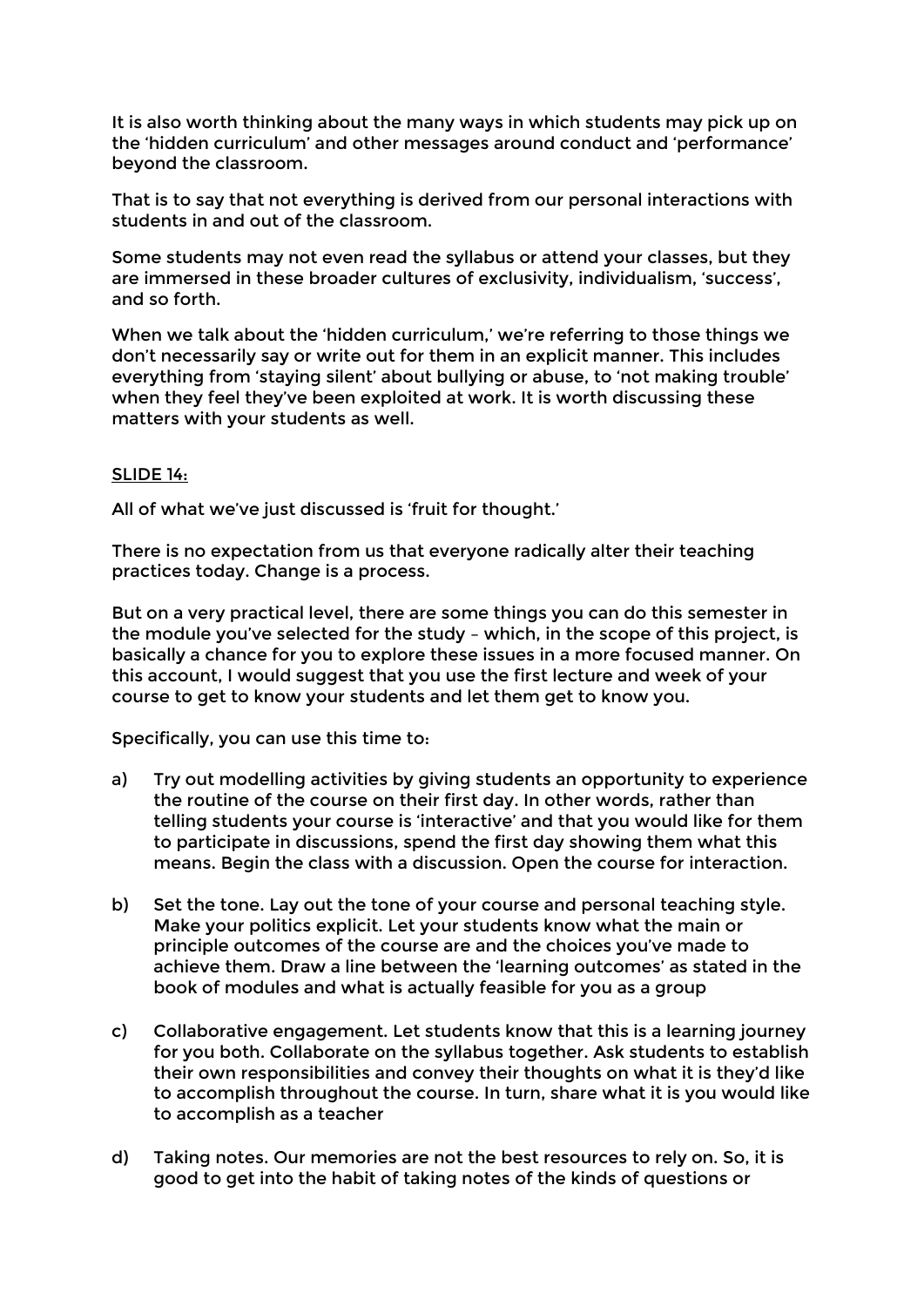activities you think are getting more engagement from students. Keep a small journal for each course you take. Keep track of what types of questions and discussions they engage more; what areas you think they may be struggling with; comments that surprised you. Each group of students you teach will be unique. Take the time to log these differences (even if it's just a couple sentences).

### SLIDE 15:

Finally, I just want to take an opportunity to talk about your participation in the DISCs Project.

Simply put, you are our 'research subjects'. In addition to your syllabi, what you write up for the website, your participation in the workshops, etc. These are all points for analysis.

And it's important for you to have agency in terms of shaping your own narratives.

When looking to the existing literature, it is abundantly clear that there is no shortage of pilot programmes in the HE context aimed at tackling inequality, thinking about diversity, and so forth. But changing the minds of individual educators and broader institutional cultures, policies, and practices is a different matter altogether.

As educators, it is important to recognise that this involves a shift in pedagogical beliefs. What does this mean? Well, for one it means that adding new knowledges to our existing repertoires is not a cut-and-dry process. And appropriating some handy 'tips and tricks' here and there doesn't really do much in terms of challenging the foundational issues we've just discussed. As such, working towards a conceptual restructuring and fundamental alteration of the conditions we are currently teaching in means that we must rethink not only how it is we teach but whether or not our teaching aims are valued, supported, or even align with the institutions where we work.

#### SLIDE 16:

According to Cheryl Ching's (2018) own study on this, the view that students are principally responsible for their own 'academic performance' is so pervasive because it is supported not only by the very institutions in which we teach (which includes our colleagues, departments, and so forth) but also more broadly in the communities where we live. Indeed, the notions of 'merit' and 'individualism' are deeply rooted in society. So, the notion that faculty and universities are themselves responsible for these inequalities alone – or that they effectively work to further entrench them – can be hard to maintain.

Specifically, as you will see from this graphic, Ching talks about how our existing conceptions around teaching and 'academic merit' or 'achievement' align with the broader discourses around 'diversity' and 'inclusion'. So, even if we may know that making education more 'equitable' may require structural and institutional change, it is especially hard when we feel that we do not have the capacities to